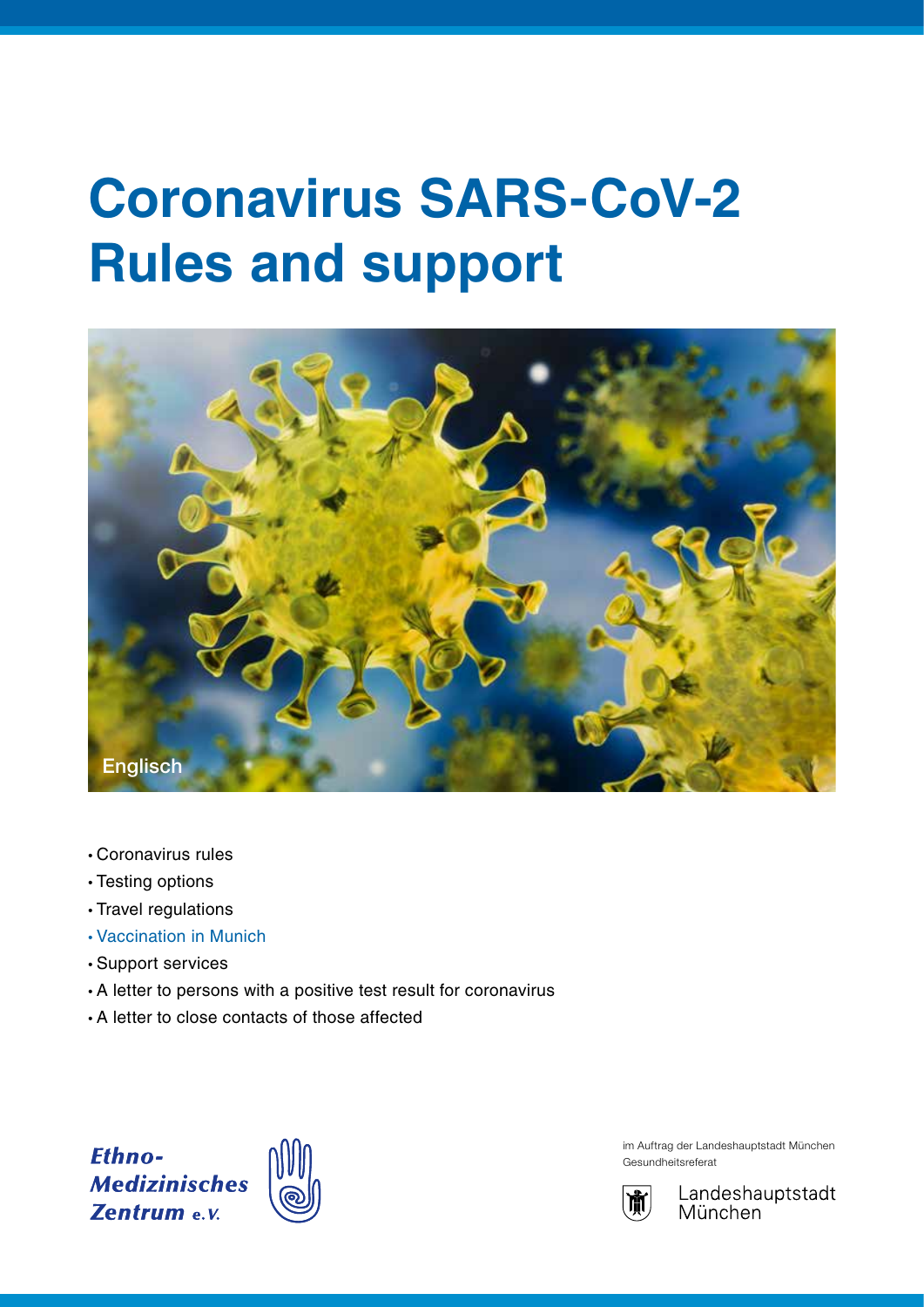# **Coronavirus rules in Munich**

Federal and state governments have decided on a plan to relax coronavirus restrictions step by step. Each step is linked to the 7-day incidence rate falling below a certain value. The 7-day incidence rate is the number of new coronavirus infections per 100,000 inhabitants within the last 7 days.

Currently, the rules for incidence rates below 50 apply in Munich.

If the 7-day incidence rate rises above 50 or 100 again, different rules may come into force.

You can obtain the **current 7-day incidence** rate on the Capital City of Munich's official internet portal. www.muenchen.de/rathaus/Stadtinfos/ Coronavirus-Fallzahlen.html

The Bavarian State Ministry for Health and Care Services provides up to date information on the regulations currently in force.

www.stmgp.bayern.de/coronavirus

# **Compulsory face masks**

Masks are no longer compulsory in the inner city.

FFP2 masks must still be worn everywhere in shops, medical practices, aged care and nursing homes, during religious services, as well as on all U-Bahn and S-Bahn trains, other trains, trams and buses.

Children between their  $6<sup>th</sup>$  and 15<sup>th</sup> birthdays are only required to wear a face covering instead of an FFP2 mask. Children under 6 years old are not obliged to wear a mask.

Many people in need are given FFP2 masks free of charge. Please enquire at your group accommodation facility or at the Sozialbürgerhaus (citizen's social centre).

### **Social restrictions**

Rules for private gatherings depend on the 7-day incidence rate.

The following applies for incidence rates below 50: Private gatherings of up to 10 persons are possible, independent of the number of households (or families) they belong to.

Persons who are fully vaccinated against the coronavirus and those who have recovered from COVID-19 are not subject to social contact restrictions and are therefore not counted.

# **Restrictions of movement**

While the current incidence rate remains under 50, no curfew applies.

The prohibition of alcohol consumption in public places has been removed. Exceptions are the Gärtnerplatz and Wedekindplatz areas, where alcohol consumption is prohibited between 8 pm and 6 am.

Further information is available from the Bavarian State Ministry for the Interior. stmi.bayern.de/miniwebs/coronavirus/faq/

#### **Visiting aged care and nursing homes**

Visitors must wear an FFP2 mask.

For visitors who are fully vaccinated or have recovered from COVID-19, a medical mask is sufficient.

While the current incidence rate remains below 50, testing is no longer compulsory for visitors.

Attending to and supporting the dying is permitted at any time.

#### **Fully vaccinated persons are**

… exempt from social contact restrictions.

… do not have to be counted for private and family gatherings, or gatherings in public places.

Compulsory protective masks and social distancing rules continue to apply for vaccinated persons. It is important to always carry and be able to produce proof of vaccination status (vaccination passport, "Impfpass").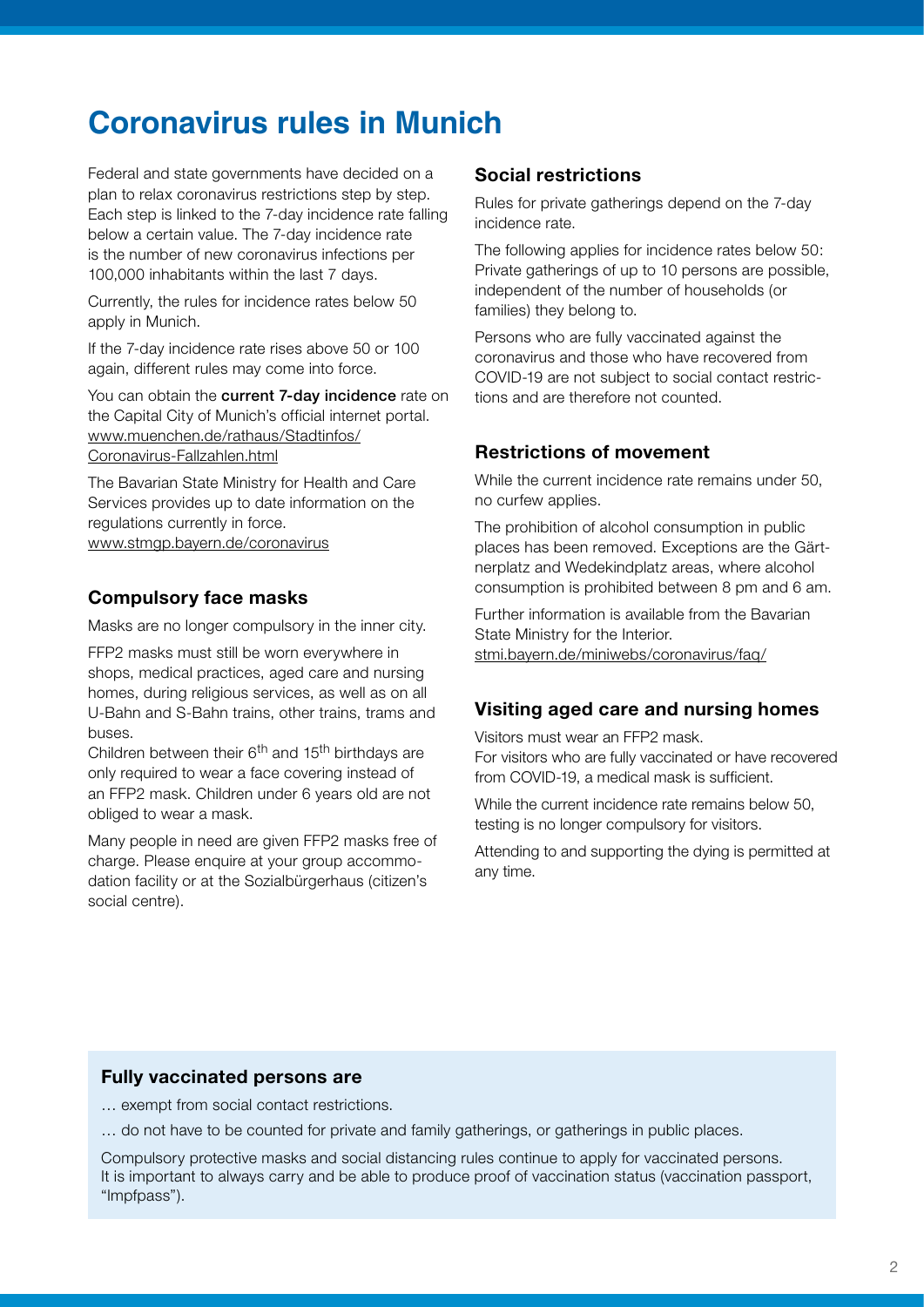# **Gastronomy and beer gardens**

Currently, the rules for incidence rates below 50 apply in Munich.

Gastronomic businesses may open indoor as well as outdoor spaces until midnight without compulsory testing for visitors.

Venues with bar services (drinks only) may only open outdoor spaces.

All guests must wear an FFP2 masks indoors, except while seated at a table.

Outdoor broadcast screenings: If you are visiting a beer garden or gastronomic venue with more than 1,000 persons, you need a negative PCR or pointof-care (POC) rapid antigen test result.

The test result must not be older than 24 hours at the start of the football game broadcast. Persons who are fully vaccinated against the

coronavirus or have recovered from COVID-19 do not have to get tested.

It is important to always carry and be able to produce proof of vaccination status (vaccination passport, "Impfpass").

# **Schools and child care**

Child care: Child care centres and day care services (Kitas) open normally.

Schools: On the basis of the 'under 50' incidence rate threshold, full school attendance (Präsenzunterricht) is possible at all schools.

However, compulsory testing and masks apply, as does the minimum social distance of 1.5 meters. Pupils must be able to provide written or electronic proof of a negative PCR or point-of-care (POC) antigen test result twice per week. The test may also be obtained at the school.

Alternating school attendance will again apply to all pupils if incidence rates rise to between 50 and 165.

You can obtain up-to-date information about school operations and current incidence rates on the City of Munich website at

www.muenchen.de/rathaus/Stadtverwaltung/ Referat-fuer-Gesundheit-und-Umwelt/ Infektionsschutz/Neuartiges\_Coronavirus.html# **Schule** 

The Bavarian State Ministry for Education and Culture offers general information about school operations for 2021 in a range of languages. www.km.bayern.de/allgemein/meldung/7011/ informationen-zum-schuljahr-202021-in-anderensprachen.html

Face-to-face teaching is permitted at universities. However, compulsory testing and masks apply, as does the minimum social distance of 1.5 meters. Music schools are open. Driving schools are open. Digital teaching services on the internet are possible.

Normal face-to-face teaching is possible for nonschool-based vocational and further education and training, as well as in adult education.

# **Events and leisure activities**

Please comply with the following rules:

- Religious services: These are permitted for all religions. Maintain a distance of at least 1.5 meters from other people. Wear an FFP2 mask, even when seated!
- Demonstrations: Maintain a distance of at least 1.5 meters from other people. Wear a suitable protective mask (FFP2 indoors).
- Private events: While incidence rates are under 50, private events are permitted for special occasions. This applies, for example, to birthdays, weddings and christenings, as well as to association meetings. For these, no more than 100 people may gather outdoors and no more than 50 indoors. Persons who are fully vaccinated against the coronavirus and those who have recovered from COVID-19 are not subject to these social contact restrictions and are therefore not counted.
- Outdoor cultural events: Audiences of up to 500 are permitted with allocated seating.
- Cultural institutions: While incidence rates are under 50, museums, exhibitions and memorial sites remain open.

Audiences are permitted in theatres, opera theatres, other stage venues and cinemas.

All audience members must register for the purposes of contact tracing.

Libraries, archives and lending libraries are open for lending.

The Munich adult education institute (Volkshochschule) is offering in-person classes again.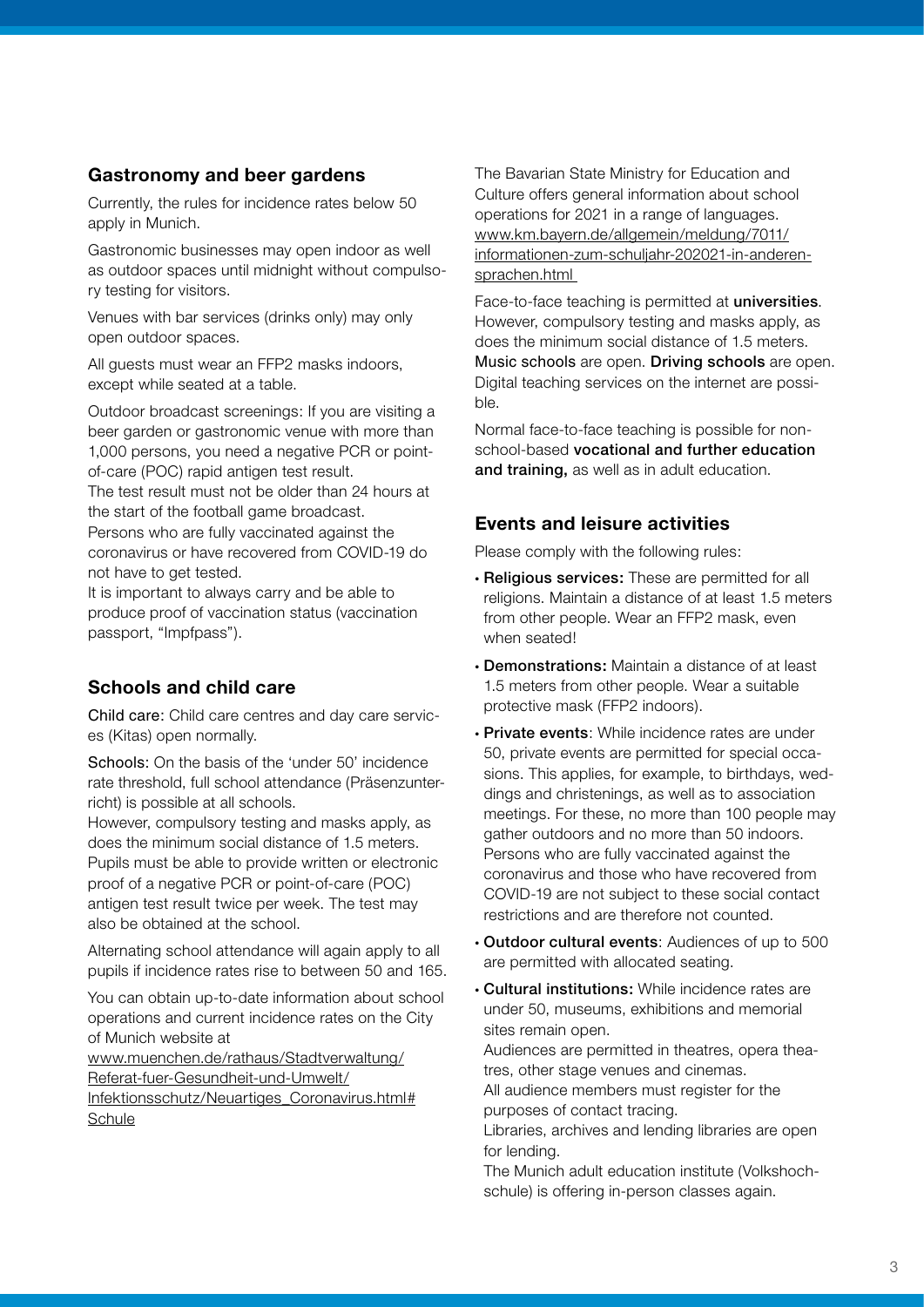• Leisure facilities: While incidence rates are under 50, these may be visited without compulsory testing. Currently open are e.g. zoos and botanic gardens, leisure parks, indoor playgrounds and similar fixed leisure facilities, as well as public and hotel swimming pools, spas, wellness centres, saunas and solariums.

Gaming venues, casinos and betting offices are also open.

- Sports facilities: Sports facilities and gyms are open. However, the number of visitors is restricted. Recreational sports are permitted outdoors and indoors without group size limitations or compulsory testing.
- Outdoor sports events: Up to 500 spectators are permitted with allocated seating.
- UEFA EURO 2021: For the four games of the European Football Championship to be played at the Munich Football Arena, spectator numbers are limited to 14,000 (20 percent of total capacity) per game.
- Outdoor broadcast screenings: If you are visiting a beer garden or gastronomic venue with more than 1,000 persons, you need a negative PCR or point-of-care (POC) rapid antigen test result. The test result must not be older than 24 hours at the start of the football game broadcast. Persons who are fully vaccinated against the coronavirus or have recovered from COVID-19 do not have to get tested. It is important to always carry and be able to produce proof of vaccination status (vaccination passport, "Impfpass").
- Tourism: Overnight accommodation services for touristic reasons have resumed in Munich on 21st May.

Touristic city sightseeing and guided tours are permitted.

- Nightclubs and discos: These types of venues remain closed.
- Trade fairs: These are not taking place.
- Conferences and meetings: These may be held with appropriate infection control concepts in place.
- Sexual services venues: These remain closed.

Further information is available from the Bavarian Ministry for the Interior. www.corona-katastrophenschutz.bayern.de

# **Shops and services**

Currently, the rules for incidence rates below 50 apply in Munich.

While incidence rates remain under 50, shops open normally.

Customer numbers are limited in shops.

Personal and body care services have reopened. The offices of Munich City Council administration are mostly accessible. You must always wear a suitable protective mask on City Council premises. Maintain a distance of at least 1.5 meters from other people.

Crowding should be avoided on Council premises to protect from infection.



With the corona alert app (Corona-Warn-App), you can be informed anonymously and quickly if you have been in the vicinity of an infected person.

The app is available for download free of charge from the app store or from Google Play.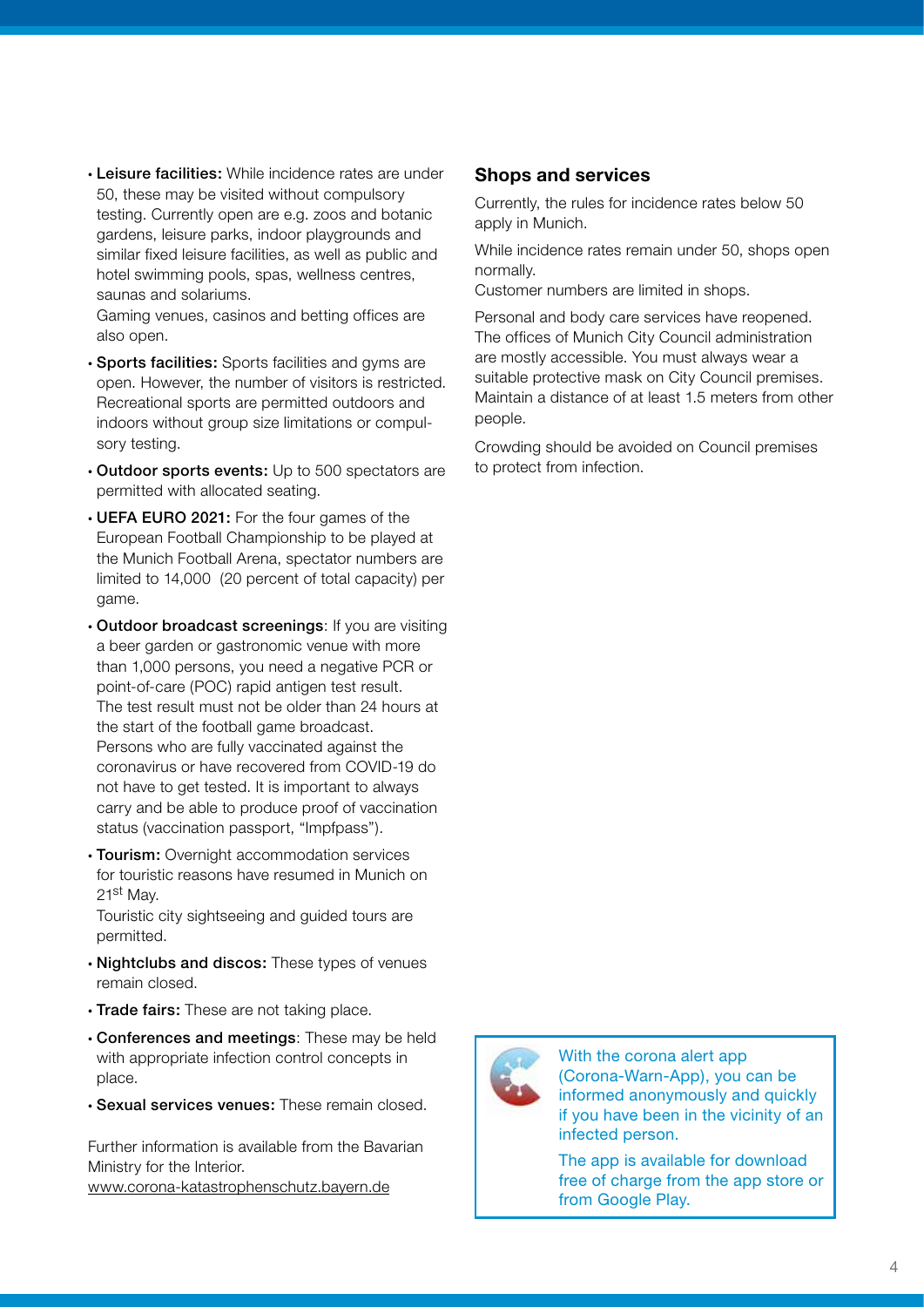# **Testing options/contact with infected persons**

If you are attending a medical practice or testing centre, you must wear an FFP2 mask.

Maintain a distance of at least 1.5 meters from other people.

What you need to know about coronavirus testing in the City of Munich:

• Coronavirus testing is available in medical practices. Persons with symptoms (signs of illness) such as fever, cough, or shortness of breath can obtain testing at their doctor's practice.

Testing is also available to persons without health insurance. You must make an appointment by phone ahead of time. Then you can attend the medical practice.

Don't forget your FFP2 mask and your health insurance card!

You can find medical practices on the internet at 'Arztsuche für Coronavirus-Test'.

https://dienste.kvb.de/arztsuche/app/suchergebnisse.htm?hashwert=a126d5d04b692b-87be6ccbe3b2717826&lat=48.1351253&lng=11.5819805&zeigeKarte=true

• If the coronavirus warning app

(Corona-Warn-App) shows 'elevated risk' in red, please make an appointment at your doctor's practice by telephone.

• The State Capital of Munich Testing Centre on Theresienwiese offers coronavirus testing, whereby you attend in your own passenger vehicle without leaving the car ('drive through'). Testing is free of charge for Munich citizens. Bring a protective mask (FFP2), and your health insurance card if you have one.

Please only attend the testing centre after having made an appointment ahead of time. The appointment time will be confirmed by SMS and email. Please register on the internet with your mobile telephone number and your personal email address.

www.corona-testung.de

• The "Bereitschaftspraxis Infekt" on-call infectious disease service is also located on Theresienwiese (in the Behördenhof, Matthias-Pschorr-Straße 4).

Patients may attend with no appointment needed. Please bring an FFP2 mask, and your health insurance card if you have one. Open seven days per week:

Monday, Tuesday and Thursday from 6pm to 9pm, Wednesday and Friday from 4pm to 9pm, Saturday, Sunday and public holidays from 10am to 9pm.

• Rapid testing: As part of 'citizen testing' ('Bürgertestungen'), each person may access at least one rapid antigen test per week free of charge. These rapid tests are available in pharmacies intended for this purpose, and at private testing centres.

To find out where you can get a rapid test, go to: www.testen-muenchen.de

# **Rules applicable in case of a positive test result**

If you receive a positive test result, you must isolate immediately (quarantine) and undergo a PCR test. Please make a testing appointment without delay.

Quarantine ends only with submission of a negative PCR test result. If this test result is also positive, you must inform the Office of Public Health (Gesundheitsamt) immediately.

Contact details for the Office of Public Health (Gesundheitsamt): Ph. 089 233 96333

Email: infektionsschutz.gsr@muenchen.de

As a contact of an infected person (KP 1), you must remain in home quarantine for 14 days. To leave quarantine, you must produce a negative test result.

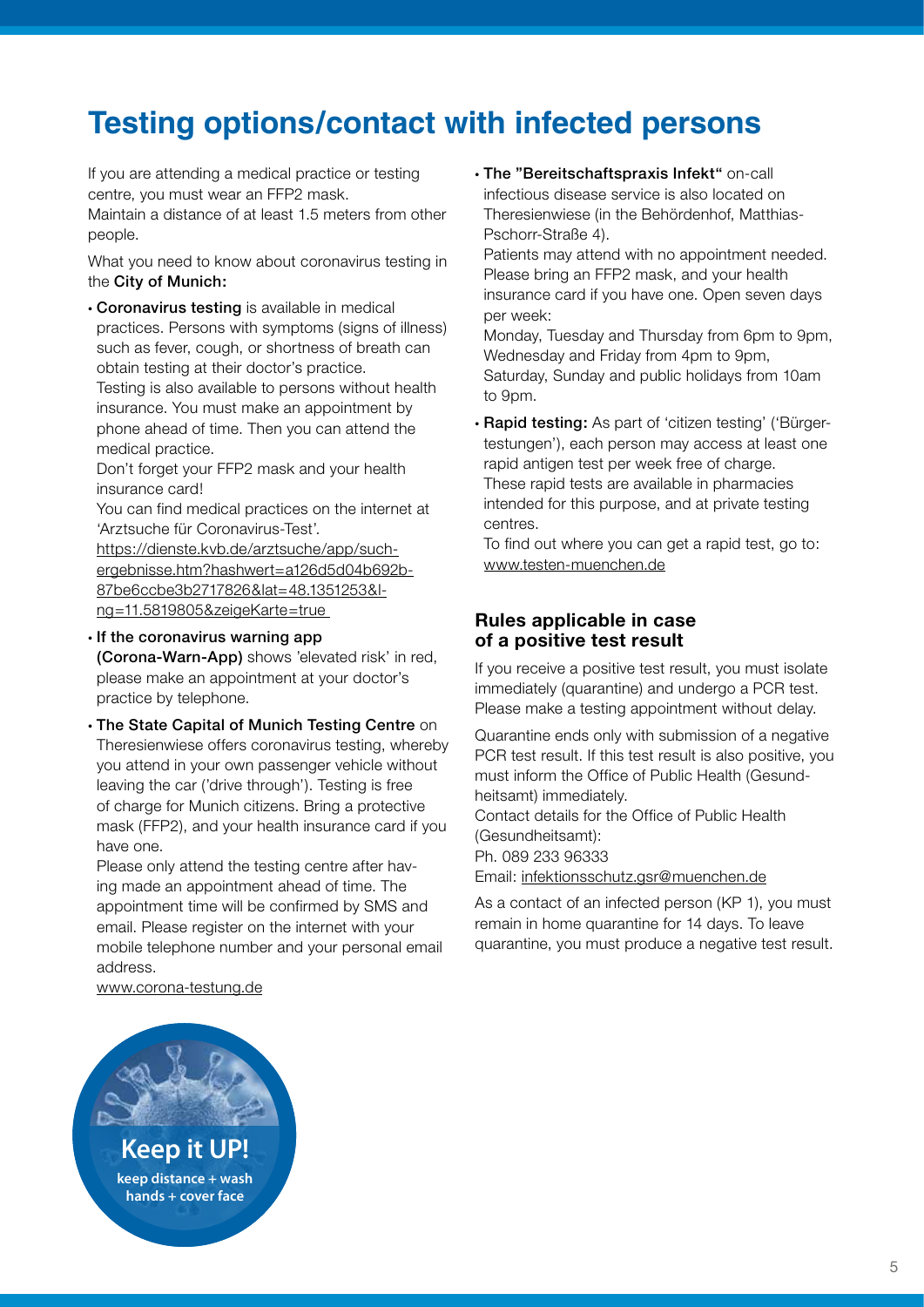# **Travel regulations**

Please comply with all regulations and obligations when you enter Germany from a risk area, high incidence area or an area with coronavirus variants:

# You can find a list of risk areas on the internet. www.rki.de/DE/Content/InfAZ/N/

Neuartiges\_Coronavirus/Risikogebiete\_neu.html

- Air passengers are obliged to test before departing for Germany. Transport companies are only permitted to transport passengers with proof of a negative PCR test result.
- If you enter Germany from a risk area, you must complete an arrivals form on the internet before arrival in Germany. You then receive a confirmation document (PDF).

You can fill in the arrivals form online. www.einreiseanmeldung.de/#/register

• If you are returning from a risk area and are not vaccinated, you must provide proof of a negative test result or enter home quarantine. If you are returning from a high incidence area, you must stay in home quarantine for 5 days. Quarantine only ends when you are able to provide proof of a negative test result at the end of the five days.

If you have spent time in a risk or high incidence area, please send your proof of test result by email to corona-einreisende.gsr@muenchen.de

• If you have arrived from a virus variant area, you must immediately enter home quarantine for 14 days. The quarantine period cannot be shortened.

If you have entered Germany from a virus variant area, please send your proof of test result by email to virusvarianten-gebiete.gsr@muenchen.de

- Exceptions to compulsory quarantine apply in certain cases. The Federal Department of Health provides information on this in many languages. www.bundesgesundheitsministerium.de/ coronavirus-infos-reisende/merkblatt-dea.html
- If typical symptoms (signs of illness) of SARS-CoV-2 coronavirus infection appear within ten days of arrival, a coronavirus test must be performed. You must attend a medical practice or testing centre to obtain the test. Typical symptoms include cough, fever, runny nose and loss of the sense of taste and smell.
- A temporary transportation (flights, trains, buses, ships) and entry ban for Germany applies to travellers from countries with severe spread of particularly infectious variants of the coronavirus (coronavirus variant risk areas). It applies to air, rail, bus, maritime and all other traffic. Several exceptions exist, e.g. for all German citizens and foreigners working in key occupations (systemrelevante Berufe) residing in Germany, as well on humanitarian grounds. A negative coronavirus test result must be produced on arrival.
- There is no compulsory testing for travellers returning from a non-risk area by car or train.

Further information is available from the Robert Koch Institute (RKI). www.rki.de/DE/Content/InfAZ/N/ Neuartiges\_Coronavirus/Risikogebiete\_neu.html

### **Rules for fully vaccinated persons**

Persons who have been fully vaccinated with a vaccine approved for use in the European Union, and who can provide proof of their vaccination status in German, English or French, are exempted from compulsory quarantine after having spent time in a risk area.

The same applies to persons who have verifiably been infected or have been ill with SARS-CoV-2 (shown by positive PCR test) and have recovered fully. The positive PCR test is valid as proof from 28 days to 6 months after the test date. Only one dose of vaccination is required afterwards in order to be considered fully vaccinated.

This exception only applies if and insofar as the affected person does not show any symptoms indicating SARS-CoV-2 infection, and is always carrying proof of their vaccination status.

This exception for vaccinated persons does not apply after having spent time in a virus variant area.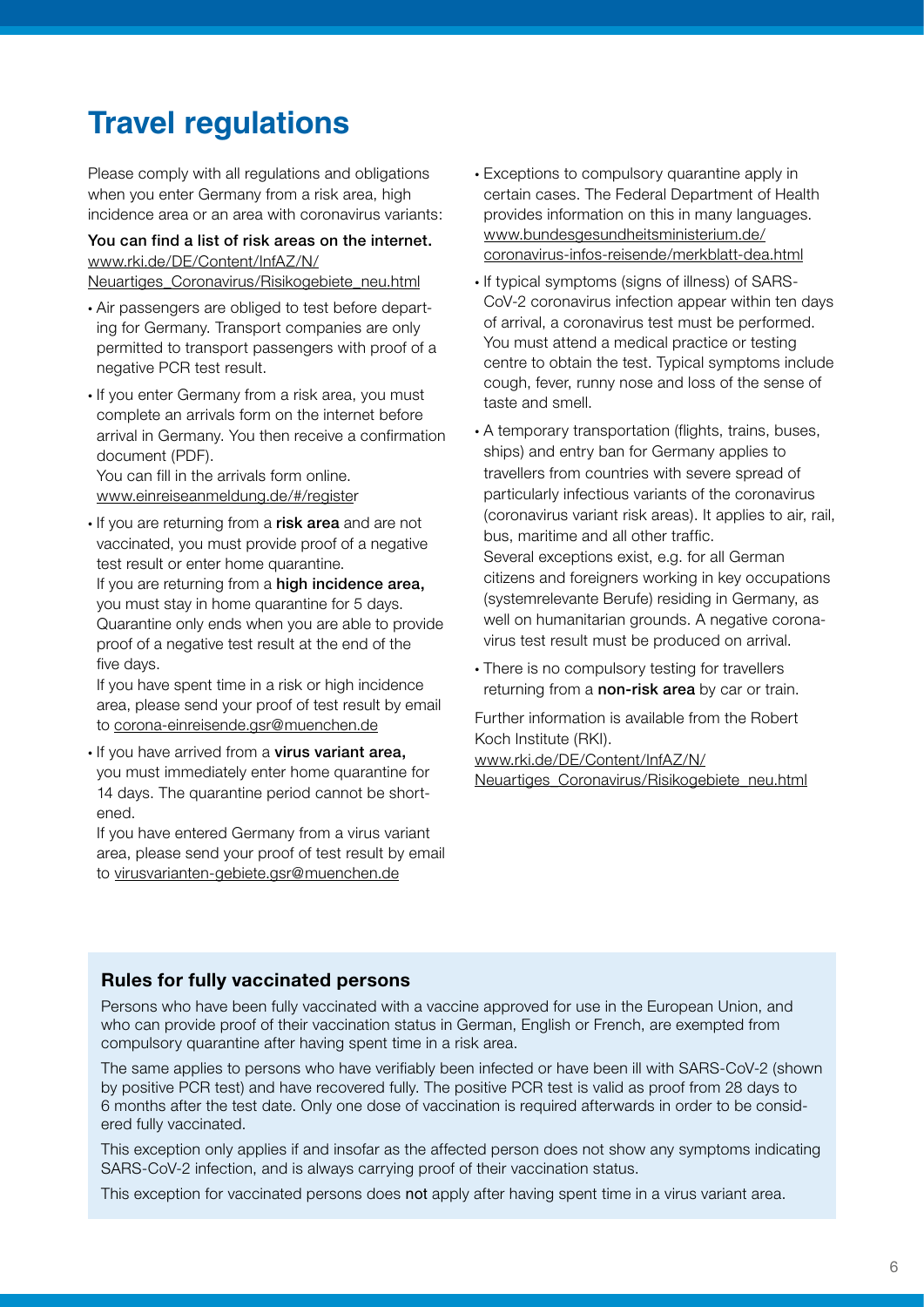# **Vaccination in Munich**

Vaccination is voluntary and free of charge.

The capital city of Munich is making great efforts to provide all citizens with access to vaccination against the coronavirus.

Children and adolescents under 16 years of age are not yet being vaccinated. This does not apply to children and adolescents with certain pre-existing health conditions. Please ask your doctor or an information service for details.

You can register for a coronavirus vaccination on the internet. To register for the coronavirus vaccination, please use the internet pages of the Bavarian vaccination centres at impfzentren.bayern

You will receive your vaccination appointment information by email.

When registering for vaccination, please ask someone who speaks German well to help you. If you are, for example, unwell or live in a group accommodation facility, you may be able to get an earlier appointment.

Vaccination will take place at the vaccination centre located at the Riem trade exhibition centre. You can reach it by U-Bahn.

After being vaccinated at the vaccination centre, please do not delete your registration with the Bavarian vaccination portal (BayIMCO). It will be needed for your digital vaccination passport later.

If you live in an accommodation facility for asylum seekers, you may be vaccinated at the facility. Please enquire with the staff at the facility.

Registered users of the Münchner Tafel foodbank may enquire at the Münchner Tafel about vaccination.

Please ensure you bring your vaccination appointment confirmation to the vaccination centre with you.

If you have a vaccination passport (Impfass), you must bring it with you as well.

Since April, general practitioners have also been providing vaccination. You must arrange your own appointment to be vaccinated there. You can register on a waiting list in most practices.

The City has put in place a **vaccination telephone** line. Munich residents without access to the internet or an email address can register there. Ph. 089 90429-2222

# **Germany-wide vaccination information**

Current information on the COVID-19 vaccination with an mRNA vaccine is available in many languages from the Robert Koch Institute (RKI): www.rki.de/DE/Content/Infekt/Impfen/Materialien/ COVID-19-Aufklaerungsbogen-Tab.html

The State Ministry for Health and Care Services provides information on the Bavarian vaccination strategy.

www.stmgp.bayern.de/coronavirus/ haeufig-gestellte-fragen/#Schnellsuche

The Federal Commissioner for Migration, Refugees and Integration provides information on the coronavirus and protective vaccination in 22 languages.

www.integrationsbeauftragte.de/ib-de/ staatsministerin/corona

The 'aidminutes.rescue (COVID-19)' app provides information about vaccination in 35 languages via digital interpretation. This app is available free of charge in the app store and on Google Play. https://apps.apple.com/de/app/ aidminutes-rescue-covid-19/id1507581865 https://play.google.com/store/apps/

details?id=com.aidminutes.rescue.covid19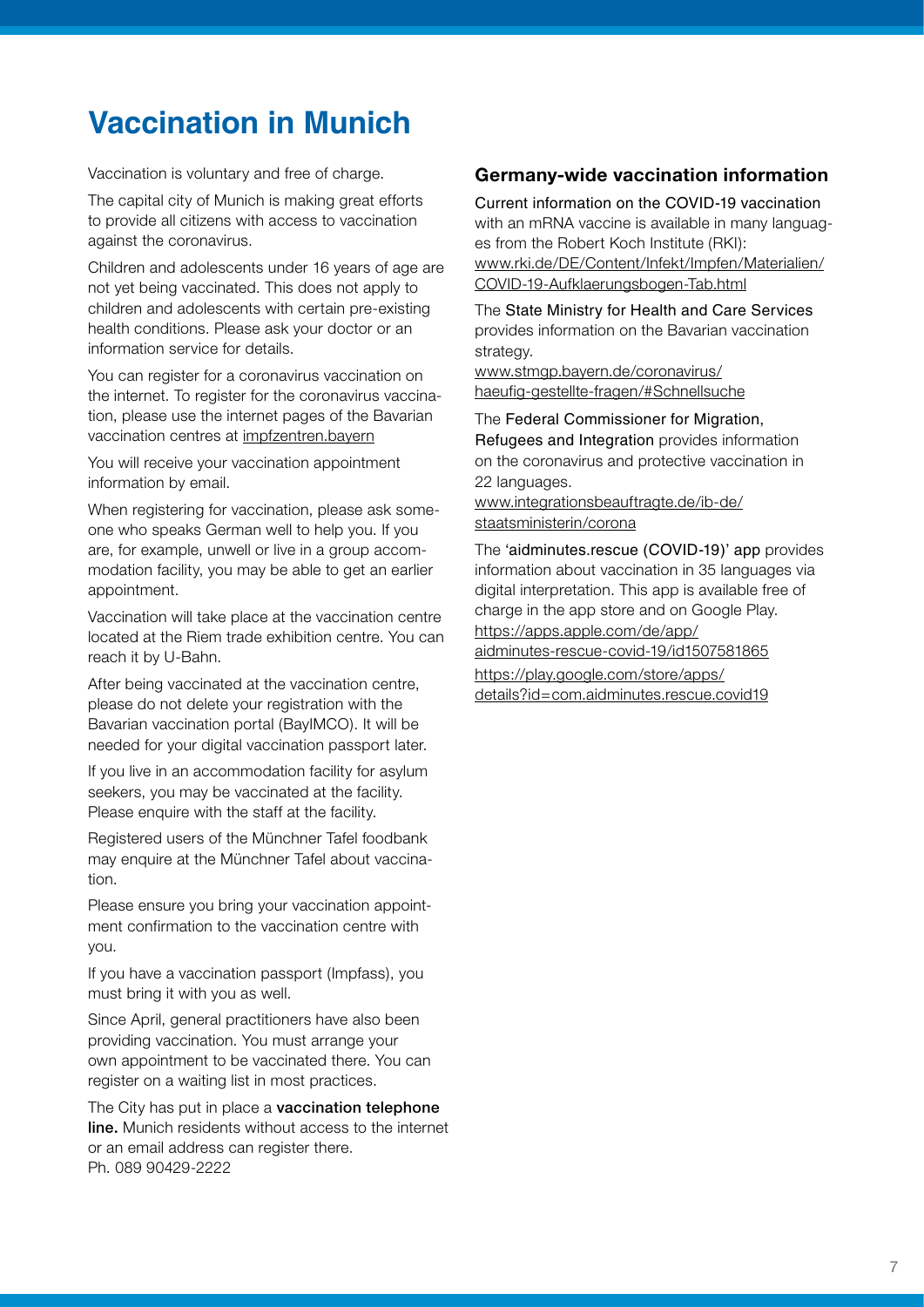# **Information and support services**

# **Coronavirus information**

Das Gesundheitsamt München (Munich Office of Public Health) Online information in many languages: muenchen.de/corona

Munich City Corona Hotline (Servicehotline Corona der Stadt München) Information over the telephone: 089 23396333

#### COVID Alliance – Multilingual Online Information

Coronavirus information with downloads and pocket guides for smartphones in over 30 languages. Website: www.COVID-Information.org

#### Ethno-Medical Centre Inc.

(Ethno-Medizinisches Zentrum e.V.) Tips against stress in the family in times of corona, available in 26 languages at

https://mimi-gegen-gewalt.info-data.info/

#### Federal Centre for Health Education (BZgA)

Information about coronavirus and COVID-19 disease in many languages. Website: infektionsschutz.de/coronavirus/materialienmedien/ informationen-in-anderen-sprachen.html

# **Support services**

# Krisendienst Psychiatrie Oberbayern (Upper Bavarian Psychiatric Crisis Service) Help with mental problems for those affected and

their relatives. Charges are no more than 0.60 euro per call. Available 24 hours. Ph. 0180 6553000

#### Isar-Amper-Klinikum, Klinikum München Ost

For people who have to attend a psychiatric hospital. Appointments by telephone: 089 45620 Website: kbo-iak.de/index.php?fs=0

#### Telefonseelsorge (Pastoral Care Line)

Worries, problems or suicidal thoughts? The people on the pastoral care line will listen to you. Ph. 800 1110111 or 0800 1110222.

You can also write an email or use the online chat. Register on the internet: online.telefonseelsorge.de Information on counselling in other languages: telefonseelsorge.de/international-helplines/

#### Münchner Insel

Crisis and life counselling over the telephone in German and English, anonymously if desired. Counselling by video link available from mid-January 2021. Face-to-face counselling sessions available in urgent cases and by appointment. Ph. 089 220041 or 089 21021848

### Hilfetelefon Gewalt gegen Frauen (Violence Against Women Helpline)

Assistance for women regarding problems with violence. Female counsellors also assist with finding a women's shelter. Free and anonymous counselling in 17 languages. Available 24 hours. Ph. 08000 116016 Website: hilfetelefon.de/das-hilfetelefon.html

### Trauma Hilfe Zentrum München e.V.

(Trauma Assitance Centre Munich Inc., THZM) Helps when terrible things happen. Courses teach how to better cope with the terrible experience. Register online: thzm.de/ressourcenorientierte-

stabilisierungsgruppen/

#### Refugio München

Assistance for children, adolescents and adults who had to flee their country of origin. Services: psychotherapy, assistance with asylum claims, and referral to language courses. Assistance with looking for work, study, or housing. Ph. 089 982957 0 Website: www.refugio-muenchen.de

#### Psychologischer Dienst der Caritas für Ausländer

(Caritas Psychological Service for Foreigners) Free, native language counselling for migrants from Italy, Greece, Spain, Portugal, Latin America, Croatia, Serbia, Bosnia, Russia and Turkey. Services regarding issues of parenting, partnerships, separation and divorce. Also, socio-psychiatric care and life counselling. Counselling available by telephone or online. Ph. 089 2311490

Email: pds@caritasmuenchen.de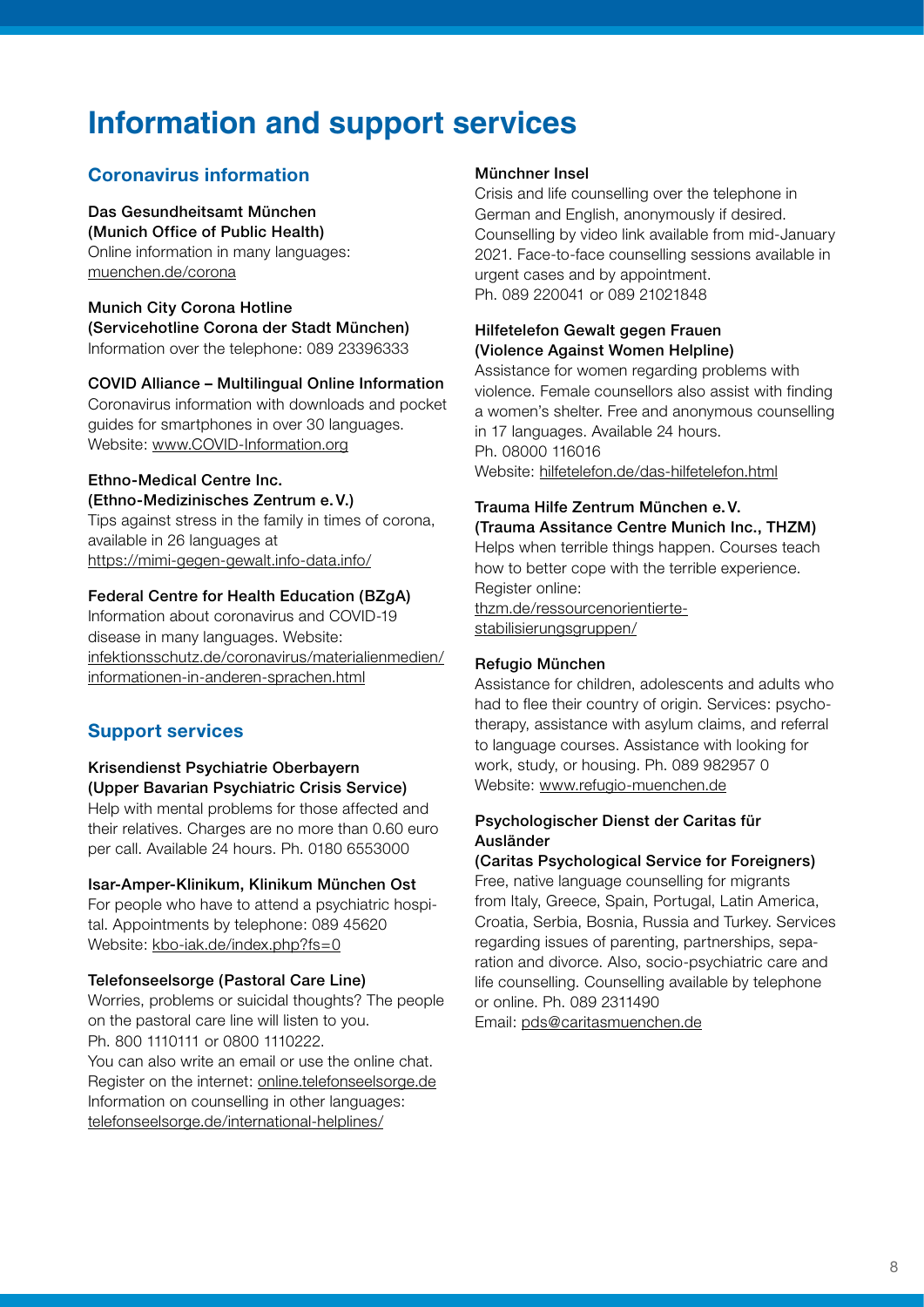#### Psychologischer Dienst der Arbeiterwohlfahrt München (AWO) (Psychological Service of the Worker's Welfare Organisation Munich)

Free psychotherapeutic counselling in Bosnian, Croatian, Serbian and Turkish. Individual and group counselling on issues regarding parenting, marriage, family and personal crisis situations. Information about services and multilingual brochures: Email: psych.migration@awo-muenchen.de Website: awo-muenchen.de/migration/ psychologischer-dienst

#### Donna Mobile

Counselling for women, families, children and adolescents on issues regarding migrant health and employment (also by telephone):

- Social work counselling in German and Turkish.
- Psychological Counselling, e.g. individual, couples' and family therapy in German, Polish, Hungarian, Russian, Spanish, Greek, Bulgarian, Italian, and English.
- Medical advice in German and Turkish.

Ph. 089 505005, Website: donnamobile.org

#### Ärzte der Welt e.V. (Doctors of the World Inc.) – open.med

Medical assistance and social counselling for people without health insurance. Appointments by telephone from 9:30am to 5pm Ph. 0177 5116965

Website: aerztederwelt.org/wem-wir-beistehen/ hilfe-fuer-patientinnen

Locations:

- Dachauer Str. 161, 80636 München
- Treatment bus at Main Train Station, North Entrance, Arnulfstraße 1–3, 80335 München
- Bayernkaserne, Haus 12, Heidemannstr. 50, 80939 München

#### Malteser Hilfsdienst/Malteser Medizin für Menschen ohne Krankenversicherung (Malteser Assistance Service/Malteser Medical

Service for People without Health Insurance) Provides people without health insurance with treatment by doctors or medical professionals. For example in emergencies, for injuries, during pregnancy. Available are paediatricians, dentists, GPs and a women's clinic.

Please make an appointment: Ph. 089 43608411 Adress: Streitfeldstr. 1, 81673 München malteser.de/fileadmin/Files\_sites/Fachbereiche/ Migranten-Medizin/Downloads/Flyer\_MMM.pdf

#### Refugee Stairway Center (Diakonie München und Oberbayern)

Assistance with accessing integration services such as contact with authorities, reception centres, and group accommodation facilities. Appointments: Ph. 089 1269915102 Email: rsc@im-muenchen.de

#### Migrationsambulanz (Outpatient Migration Services, LMU), Klinik für Psychiatrie und Psychotherapie der Universität München (Munich University Psychiatric and Psychotherapeutic Hospital)

Assistance for people with a migration background and mental health issues or psychiatric illness. Counselling available in several languages. Treatment for:

- Depression, manias, psychoses
- Post-Traumatic Stress Disorder
- Adjustment disorders and anxiety
- Addictions

Appointments: Ph. 089 440053307 Email:

Migrationsambulanz.LMU@med.uni-muenchen.de Address: Nussbaumstraße 7, 80336 München

#### IN VIA KOFIZA

Services, activities, events and assistance with public authorities. For women migrants 18 years and older from Africa, Asia, Europe and Latin America. Counselling for all women – independent of nationality, religion, and language. Ph. 089 5488895 0 Email: kofiza@invia-muenchen.de

#### Sozialdienst katholischer Frauen (Catholic Womens' Social Service, SkF)

Support and Counselling for women in emergency situations, counselling for (underage) pregnant women, young families, mother-child-shelters, and accommodation for homeless women. Ph. 089 55981-0 Website: skf-muenchen.de/

#### Katholischer Männerfürsorgeverein e.V. (Catholic Men's Support Association Inc., KMFV)

Assistance and personal counselling in case of homelessness, addiction, delinquency, and unemployment.

Website: kmfv.de/einrichtungen-und-dienste/ einrichtungssuche/index.html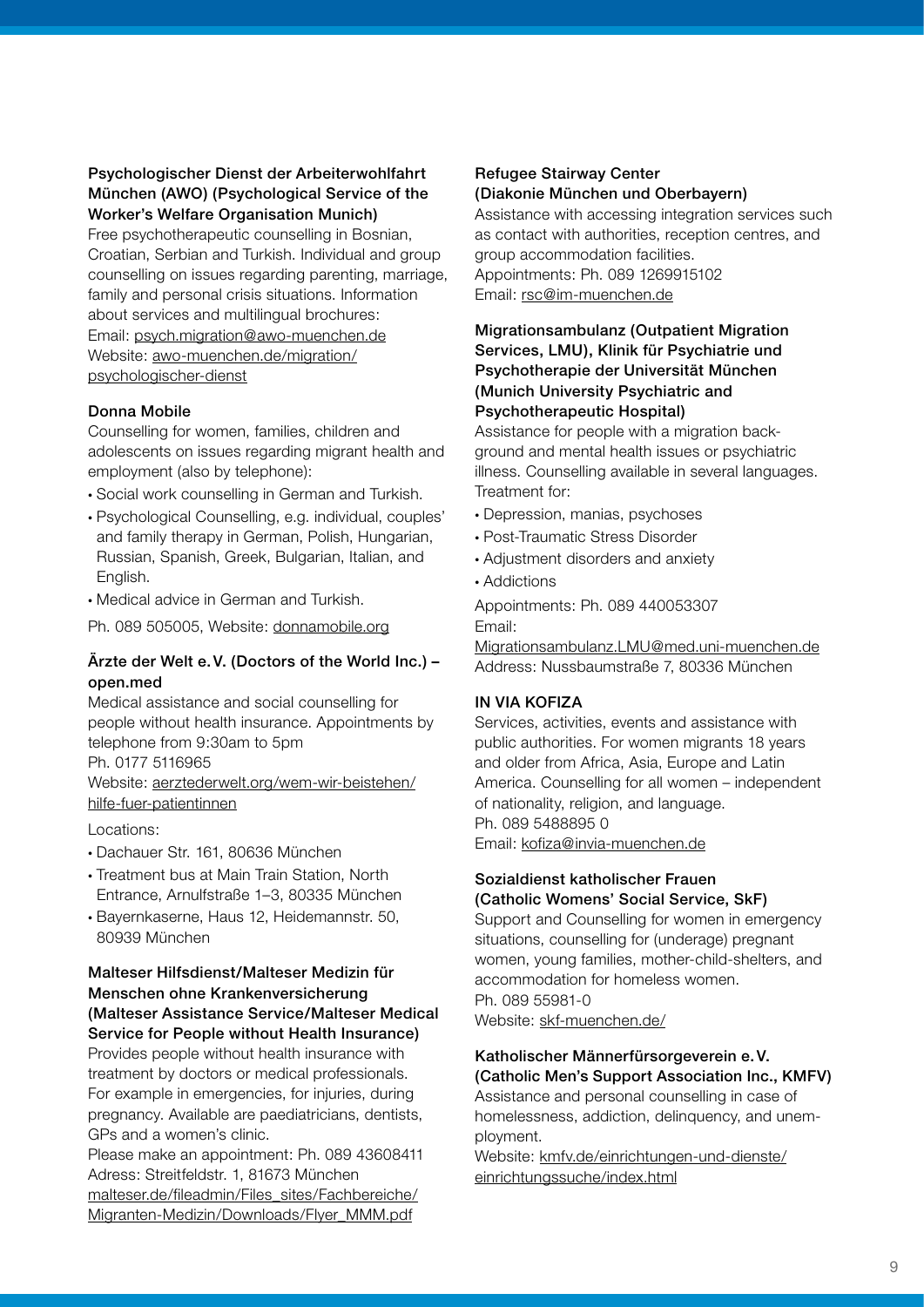#### DIE ARCHE – Beratung für Suizidgefährdete (THE ARK – Suicide Risk Counselling)

Counselling for adolescents and adults who are no longer coping with life, no longer want to live. ARCHE counsellors assist people with suicidal thoughts and their relatives. Appointments: Ph. 089 334041 Website: die-arche.de/

#### Suchthotline – Telefonberatung zu Suchtproblemen (Addiction Hotline -Telephone Addiction Counselling)

Counselling in case of addiction, e.g. alcoholism. For those affected and their relatives in German, English, French, Spanish, and Italian. Telephone and email counselling. Ph. 089 282822, Email: kontakt@suchthotline.info Website: suchthotline.info

# BZgA – Telefonberatung zur psychischen Gesundheit

### (mental health telephone counselling)

Free counselling on mental health problems. Monday to Thursday, 10am to 10pm. Friday to Sunday, 10am to 6pm. Ph. 0800 2322783 Website: infektionsschutz.de/coronavirus/ psychische-gesundheit.html

# **Letters from the State Capital of Munich**

# For persons who are ill or infected

Have you been tested positive to the novel coronavirus (SARS-CoV-2) or are ill with the respiratory disease COVID-19? A letter to you from the City of Munich. General ruling, fact sheet and data collection form.

www.mimi.bayern/index.php/ muenchen-corona-alltag#flyout1

# For close contacts of those infected or ill

Are you a contact person or family member of someone infected with coronavirus (SARS-CoV-2) or ill with COVID-19? A letter to you from the City of Munich. General ruling, fact sheet and data collection form.

www.mimi.bayern/index.php/ muenchen-corona-alltag#flyout2